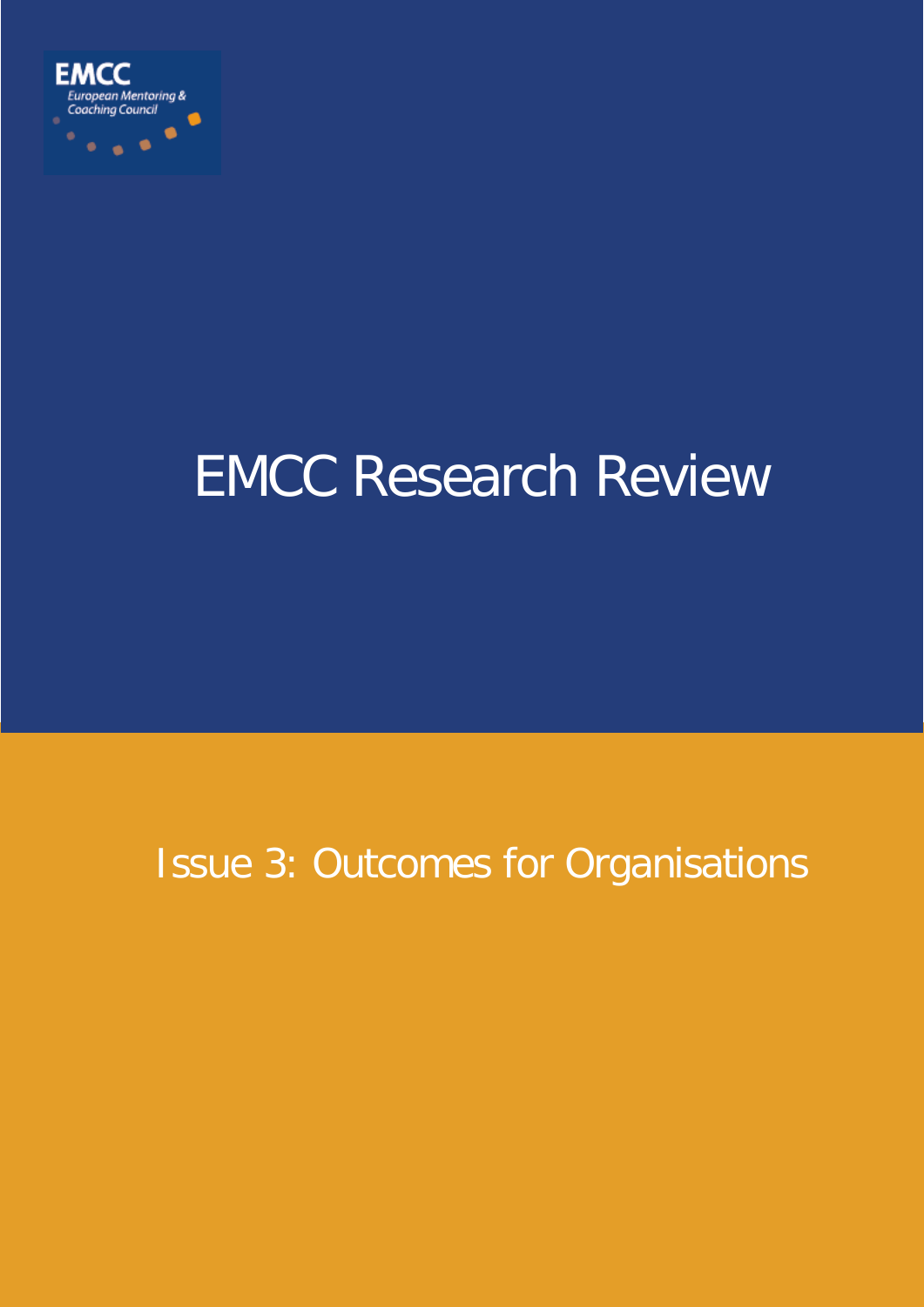

# **Introduction**

Dear Reader,

In the two prior issues of this research review, we have investigated what benefits mentor and mentee gain from mentorships. In this issue, we zoom in on organisational mentoring, and ask what benefits the organisation as such may gain from implanting mentoring programs. Obviously, most of the positive outcomes experienced by mentors and mentees will have positive side effects on the organisation as well, but in this issue we want to address organisation-level outcomes rather than those at the individual level.

The first paper, authored by Henriques and Curado, investigates whether mentoring can foster organisational learning during times of change. As this issue is written during the Corona-crisis, the issue of change and learning seems as pertinent as ever. The authors conclude that mentoring is indeed a means to foster learning as mentors act as information centres and give access to what they label "organizational memory".

The following paper investigates to which extent having formal mentoring programs can help improve the employer brand of the company by increasing attractiveness. While the internal benefits of mentoring are relatively well documented, this study goes beyond what we know and look at mentoring as a means for position the company as an employer in the labour market. The study showed that individuals, in particular those with higher learning goal orientation, were more attracted to companies with a formal mentoring program.

The final study uses a longitudinal data set to identify the causal effect of supervisory mentoring on organisational citizenship behaviour (OCB), that is, positive employee behaviours that go beyond the employment contract. The study shows that mentoring increases OCB targeted at other individuals but not the organisation.

I hope you enjoy this issue of EMCC Research Review.

**Sincerely** Content writer Leo Smith, EMCC Denmark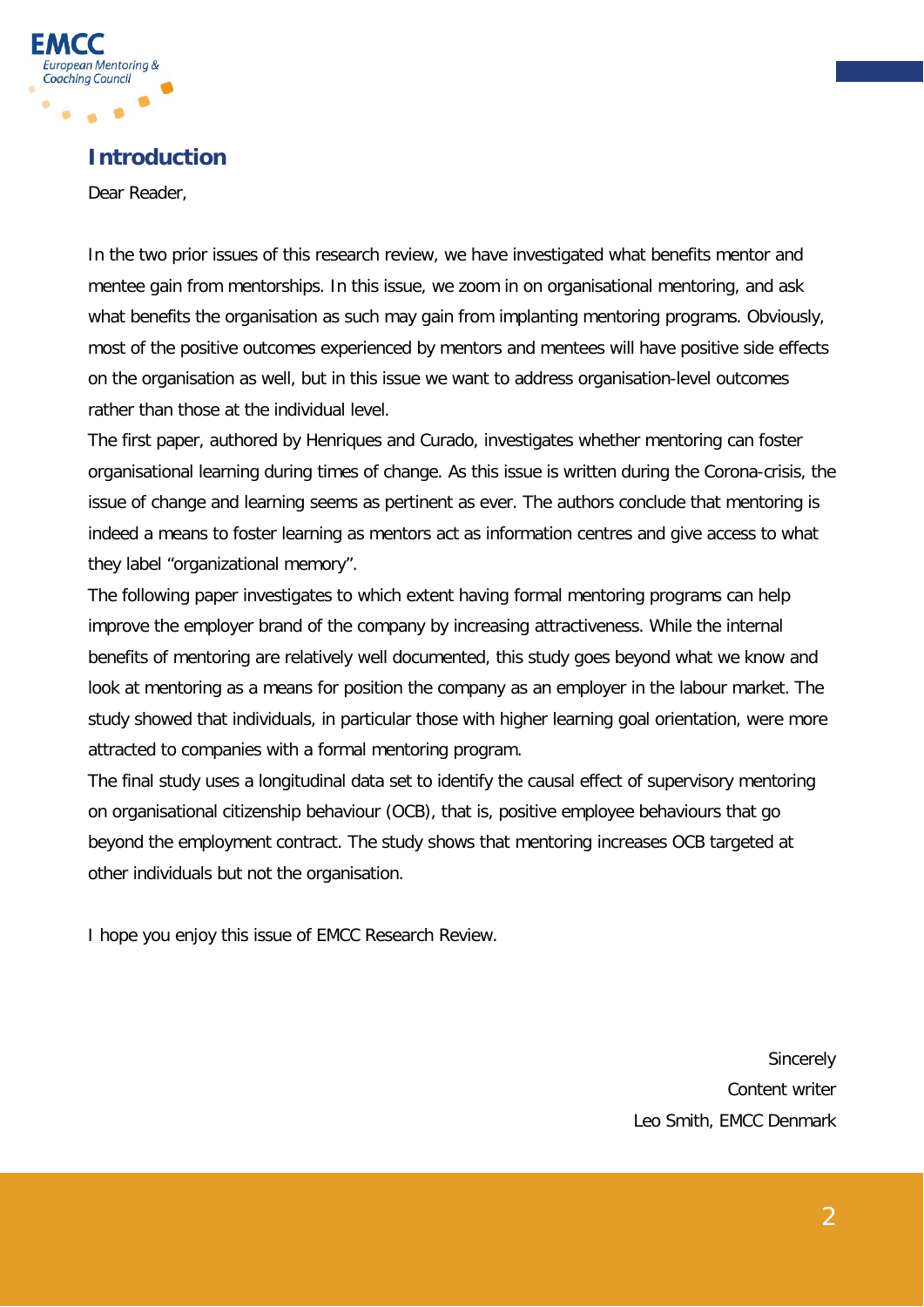

#### **Mentoring and knowledge sharing**

Study: "Pushing the boundaries on mentoring: Can mentoring be a knowledge tool"

By: Paolo Lopes Henriques and Carla Curado

Published in: Journal of Business Economics and Management vol. 10, no. 1, 2009, pp. 85- 97

# **Introduction**

Mentoring has long been argued to constitute a valuable and efficient means for knowledge sharing in organisations. To test this proposition, the authors ask whether mentoring can be a useful resource for furthering organisational knowledge, in particular during organisational change. More specifically, they look at the role of mentors as knowledge access facilitators.

#### **What did the researchers do?**

The study is exploratory and qualitative in nature. The researchers conducted a total of 133 interviews spread across 5 organisations from 3 different industries in Portugal. Both mentors and mentees were interviewed, and the mentorships were a mix of formal and informal.

The researchers specifically investigated the role of mentors in relation to three different knowledge spheres. First, they examined the role of mentors in facilitating faster access to knowledge centres, that is, centres of explicit knowledge. Second, they investigated the role of mentoring in relation to helping mentees gain access to "organisational memory" which constitutes implicit job-specific knowledge. This is done by facilitating the contact between mentees and those who hold the specific implicit knowledge needed. Finally, they examined the role of the mentor's privileged status in terms of allowing the mentee access to the organisational knowledge base.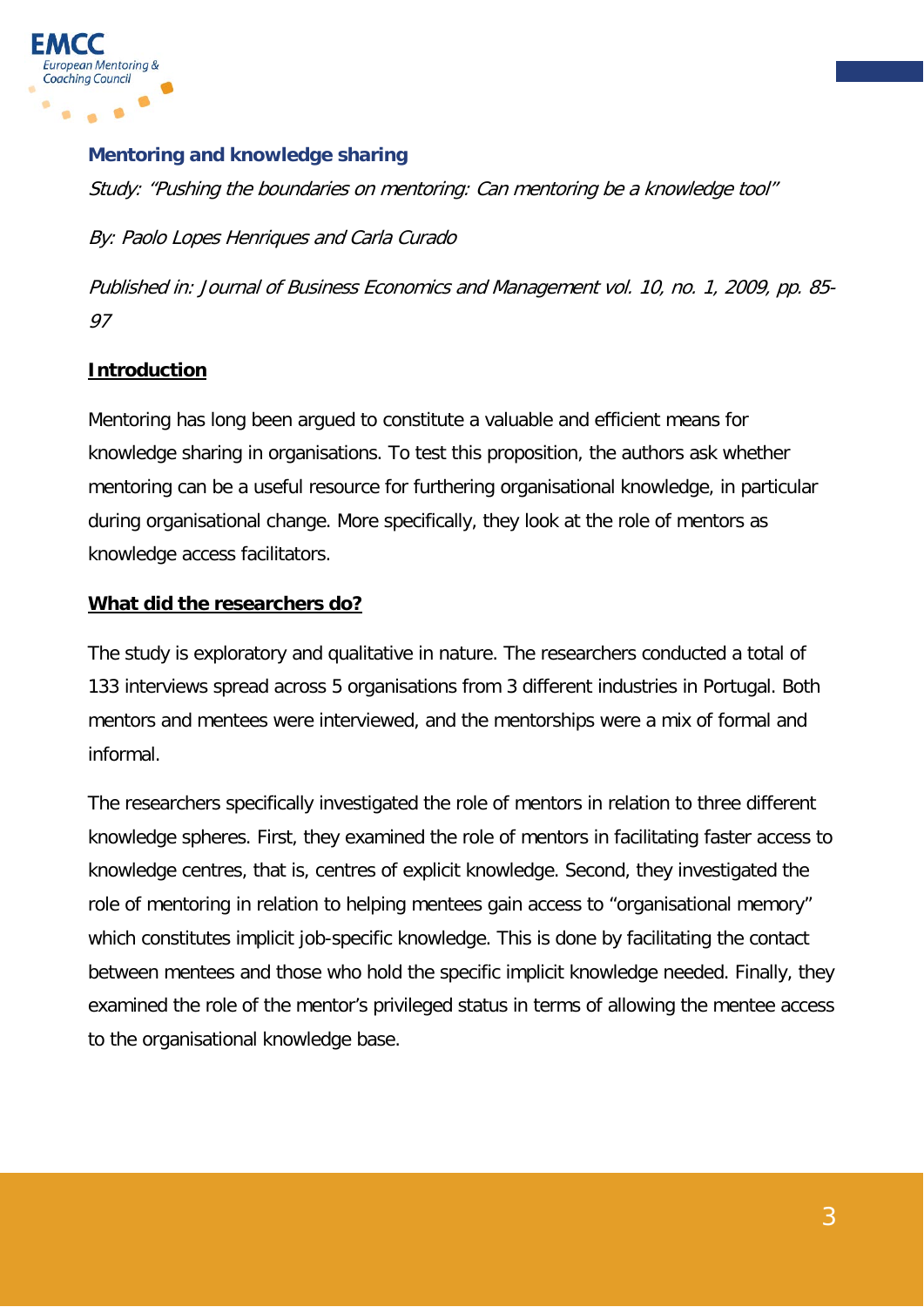

# **Main Findings**

The role of mentors in facilitating access to knowledge centres

Although all organisations had formal information systems in place, the mentor nonetheless played an important role in helping mentees gain faster access. Also, in case mentees had access problems, the mentors played an important role in re-establishing access.

• The role of mentors in facilitating access to organizational memory

During change, tacit knowledge is both highly valuable and notoriously difficult to locate. The study showed that mentors were considered a reliable source of and access provider to tacit knowledge in times of turbulence.

The role of mentor status

Although all mentors in the study were high status, the data did not provide clear evidence of how this might affect the mentees' ability to gain knowledge during change.

# **Why is this interesting?**

The study offers deep qualitative insights into the role of mentors in creating, sharing and maintaining organisational knowledge during times of change. The conclusion seems to be that mentors play an important role in fostering organisational knowledge. This is clearly valuable for any knowledge-driven company as knowledge sharing and creation is a key factor for success in this context.

# **How can you put this into practice?**

- Establish mentoring programs to enhance the knowledge management capabilities of the company
- Mentoring may increase the effectiveness of existing knowledge management systems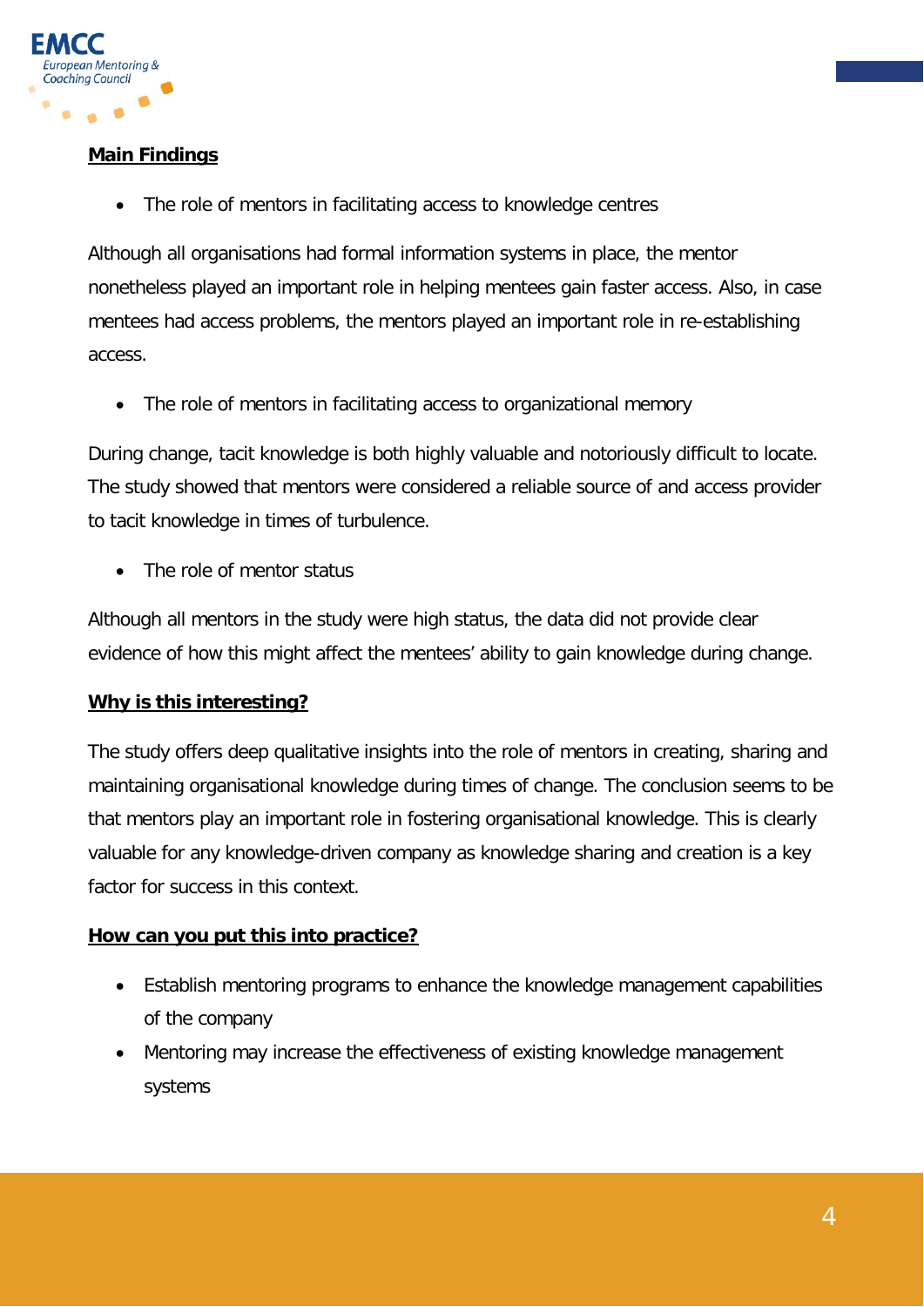

# **Drawbacks**

The qualitative nature of the study is both a strength and a drawback. The strength is that it offers deeper insights into how mentors contribute to knowledge management. The drawback is that the data cannot say anything about whether there is a measurable effect and what the magnitude of this may be.

The cross-sectional nature of the study is a drawback as well. It would have been particularly interesting to follow respondents over the entire course of a change period in order to see whether the mentees' perceptions of the mentors' role in knowledge access changed over time. This however, remains a question for future studies.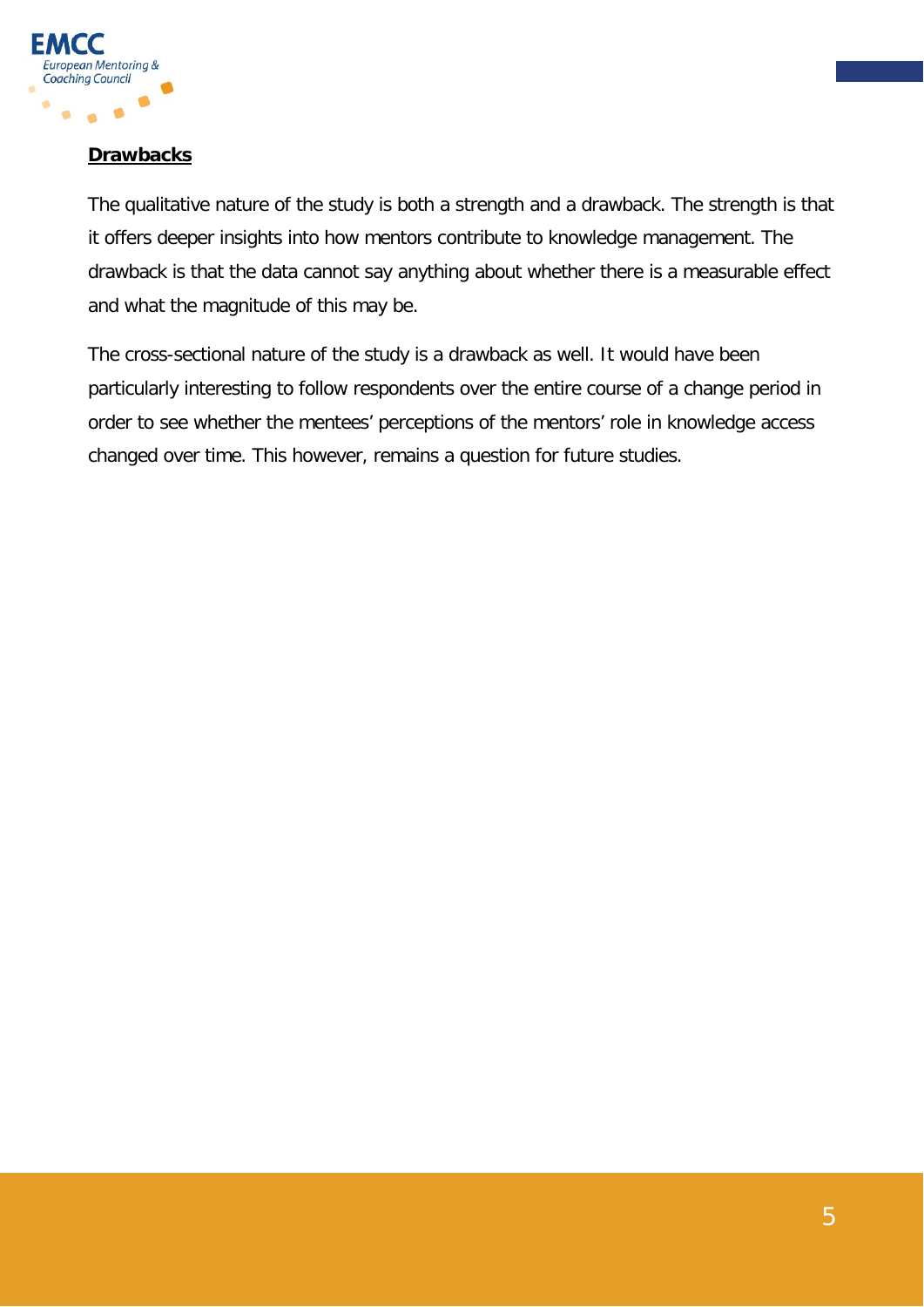

**Formal mentoring and organisational attraction** Study: Formal mentoring and organizational attraction

By: Tammy D. Allen and Kimberly E. O'Brien

Published in: Human Resource Development Quarterly, vol. 17, no 1, pp. 43-58

# **Introduction**

In this study, the authors set out to investigate if the positive effects of formal mentoring programs go beyond the organisational boundaries, specifically whether having formal mentoring programs increase the attractiveness of the company.

# **What did the researchers do?**

The study followed an experimental set-up. The setting involved 190 students who were asked to evaluate the attractiveness of a fictive company based on a brochure produced for the purpose. The participants were alternately, randomly assigned to two conditions, one in which the company brochure contained information about a formal mentorprogramme, and one in which there was no mentioning of a formal mentor programme. Afterwards the participants were asked to evaluate the attractiveness of the company based on a validated scale. The authors also gathered data on the participants' "learning goal orientation", "self-efficacy for development", and "proactive personality".

# **Main findings:**

- The condition with a formal mentoring programme scored higher on attractiveness. Although the difference was statistically significant, it was not very large.

- The higher the respondents scored on "learning goal orientation", the more attracted they were to the brochure with the formal mentoring programme.

- Self-efficacy for development" and "proactive personality" did not have any effect on attraction

# **Why is this interesting?**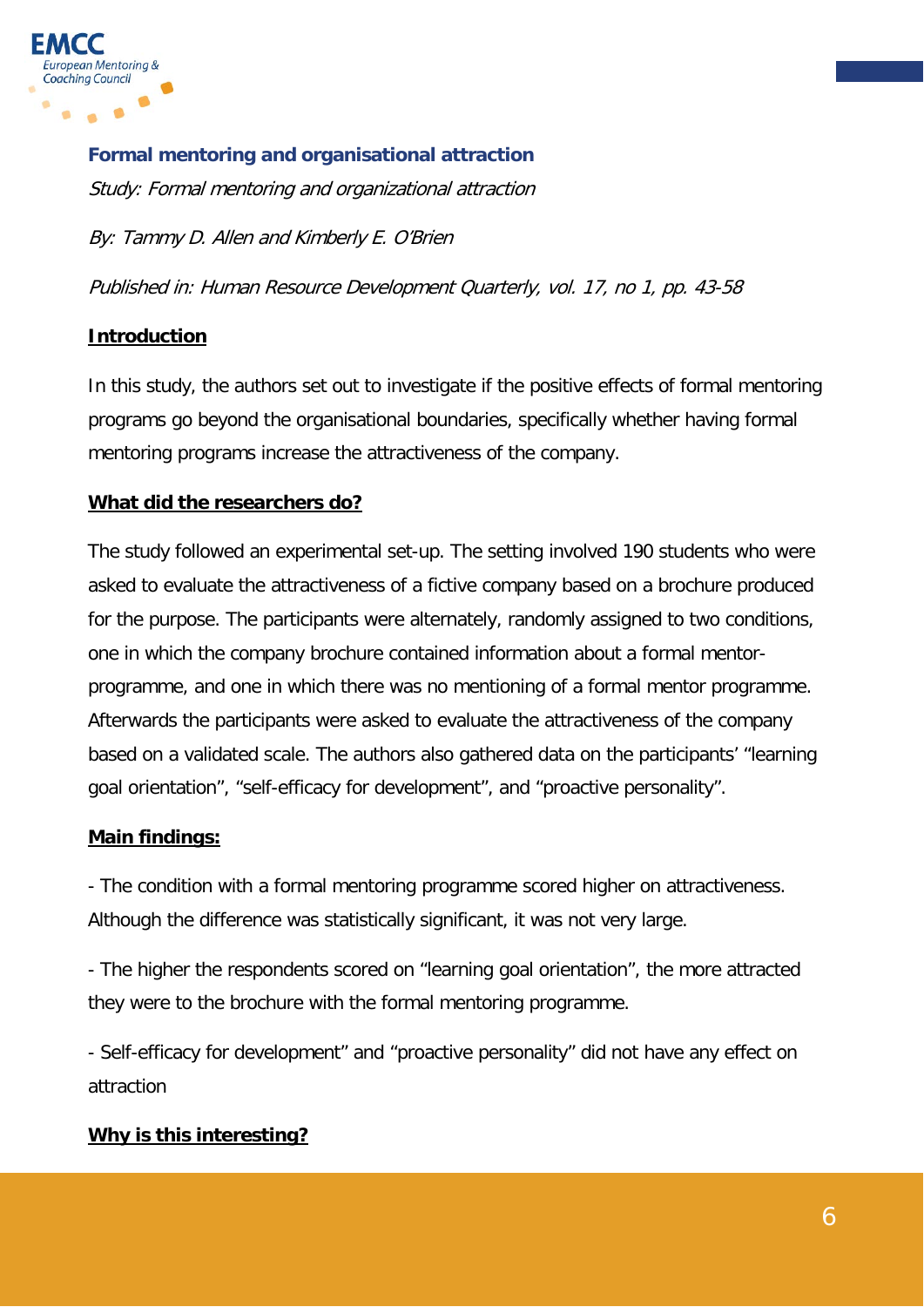

The positive internal effects of mentoring are reasonably well documented, and so are the positive individual-level outcomes. However, this study is the first to show the effects of mentoring as an employer branding element.

# **How can you put this into practice?**

If the company has formal mentor programs, it would be highly recommendable to promote this fact in both the broader employer branding activities of the company as well as for instance job ads. If the company is particularly interesting in attracting curious, learning-driven individuals, it further compounds the importance of doing so.

# **Drawbacks**

The study follows an experimental set-up, which, despite of the strengths, inevitably has a number of weaknesses. The main drawback pertains to "external validity", that is, how valid are the findings outside of the lab? For instance, it is questionable whether a brochure will be read as carefully and have the same effect in an everyday situation. In addition, a large number of other variables influence the attractiveness of a company and these may interact with the attractiveness-increasing effect of having a formal mentoring programme. Finally, the study also draws on a sample of students, who, being inexperienced, might value the prospect of having a mentor somewhat higher than more experienced people.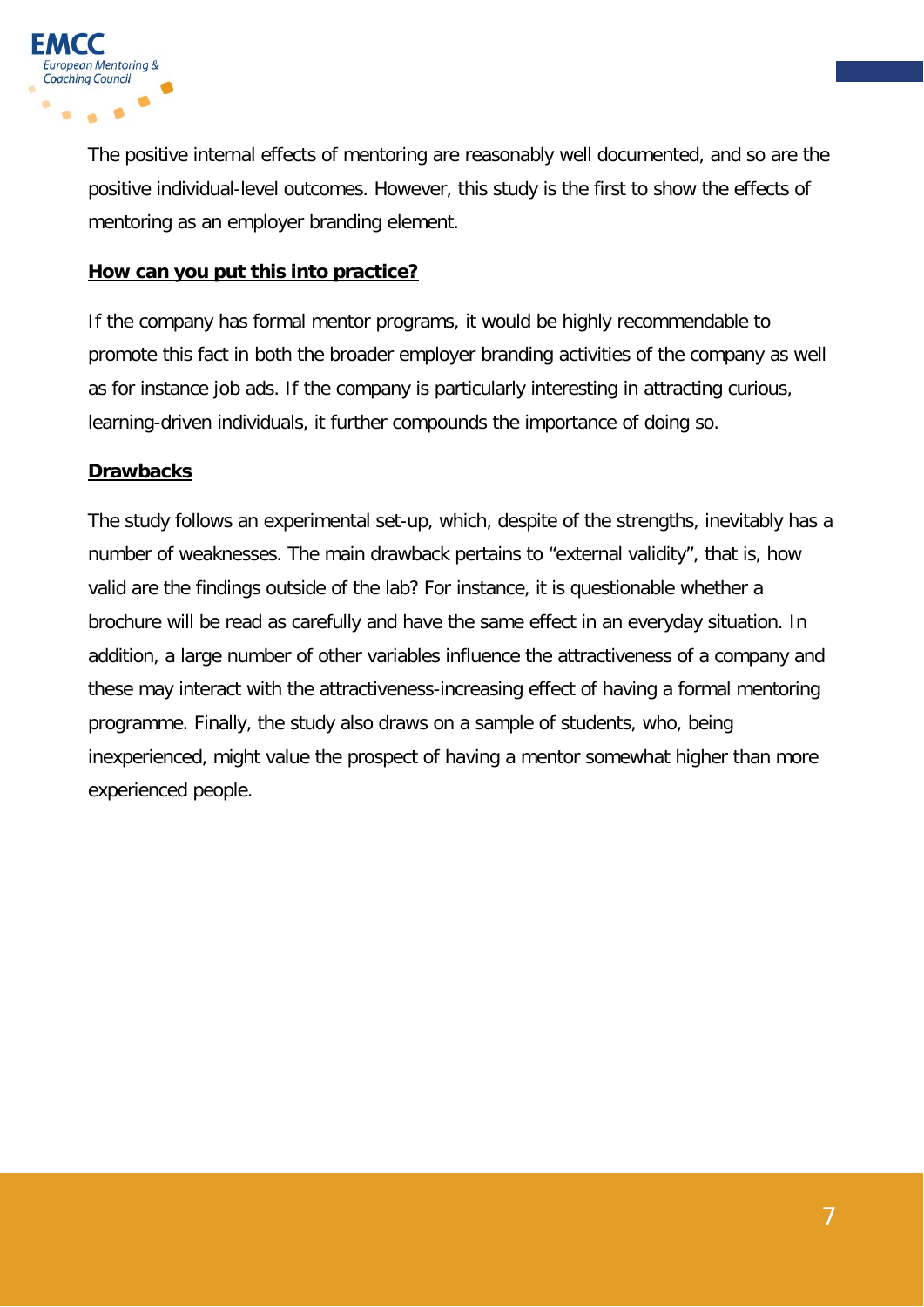

# **Mentoring and Organisational Citizenship Behaviour**

Study: Cross-lagged relations between mentoring received from supervisors and employee OCBs: Disentangling causal direction and identifying boundary conditions

By: Lillian T. Eby, Marcus M. Butts, Brian J. Hoffman and Julia B. Sauer Published in: Journal of Applied Psychology, vol. 100, no. 4, pp. 1275-1285

# **Introduction**

This study wanted to investigate the effect of mentoring on employees' "organisational citizenship behaviour" (OCB). OCB is defined as a type of positive, extra-role behaviour and covers the efforts that employees make beyond their formal job descriptions. The authors divide OCB into two groups, interpersonal behaviours benefitting individuals (OCB-I) and impersonal behaviours that benefit the organisation (OCB-O).

# **What did the researchers do?**

In order to test for causal relationships, the authors adopted a longitudinal design, more specifically a cross-lagged model design. The participants (190 mentor-mentee dyads) filled in two questionnaires, one year apart. Both mentoring, OCB-I, OCB-O and the other variables below were tested at both times, in order establish the causal direction of the effects.

The researchers also added "perceived organisational support" and "co-worker support" as boundary conditions. Both of these have been shown to increase employee OCB on their own, and therefore the authors hypothesised that they would diminish the effects attributable to mentoring specifically.

Finally, they also controlled for relationship quality and length.

# **Main findings:**

- Mentoring causally predicted employees' OCB-Is. That is, mentoring increased behaviour beyond the job description targeted at helping other individuals.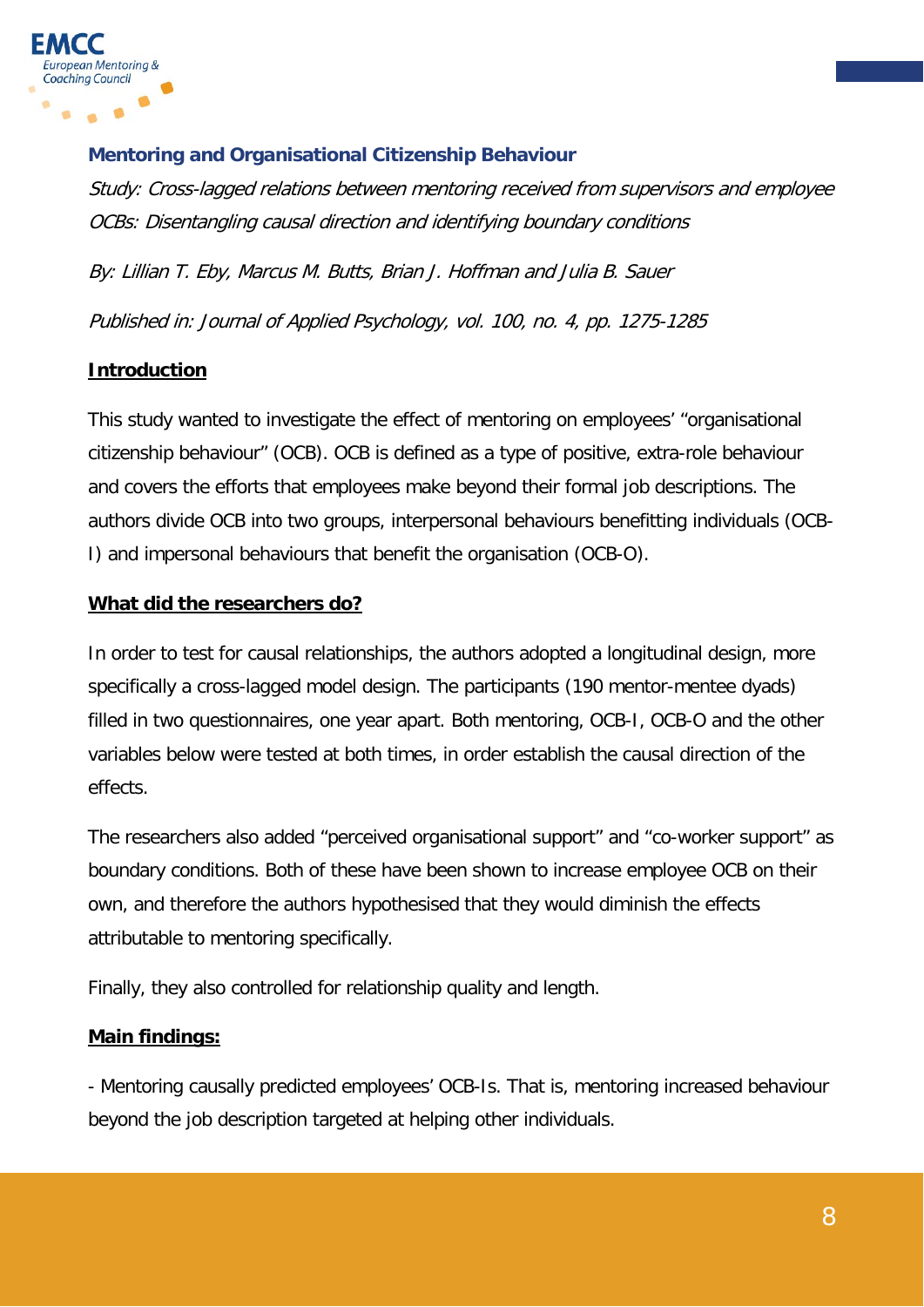

- Mentoring did not causally affect OCB-Os. That is, mentoring did not increase behaviours beyond the job description that benefitted the organisation.

- Co-worker support moderated the relationship between mentoring and OCB, meaning that co-worker support operates as substitute for mentoring in this regard.

- Perceived organisational support had no moderating effect.

#### **Why is this interesting?**

The study is particularly interesting because of the longitudinal data collection strategy, which enables the authors to establish causal relationships. Until this study, no one else had done this, so it remained unclear, whether mentoring led to employee OCB, or whether employees' OCB led to the provision of more mentoring.

It is also quite interesting that the OCB benefits following from mentoring pertained to individuals and not the organisation. In addition, co-worker support and not perceived organisational support could substitute mentoring in increasing OCB. The common theme here seems to be that the benefits are of an interpersonal or relational kind rather than and organisational one. Arguably, this is makes sense, as noted by the authors, since mentorships are personal in nature – mentees are mentored by individuals not the organisation.

#### **How can you put this into practice?**

The first thing to notice is that mentoring is unlikely to increase employee OCB-O, so this should not be the aim of implementing a mentoring programme. On the other hand, mentoring has now been shown to causally predict an increase in employee OCB-I, likely due to the role modelling associated with mentorships. Naturally, of course, these behaviours may have an indirect effect on organisationally relevant metrics.

Furthermore, it is worth noting that supportive co-workers may be a substitute for supervisory mentoring. Thus, peer mentoring and a collaborative climate are viable alternatives to supervisory mentoring, which is good news for practitioners, since we cannot expect all supervisors to be ideal mentors.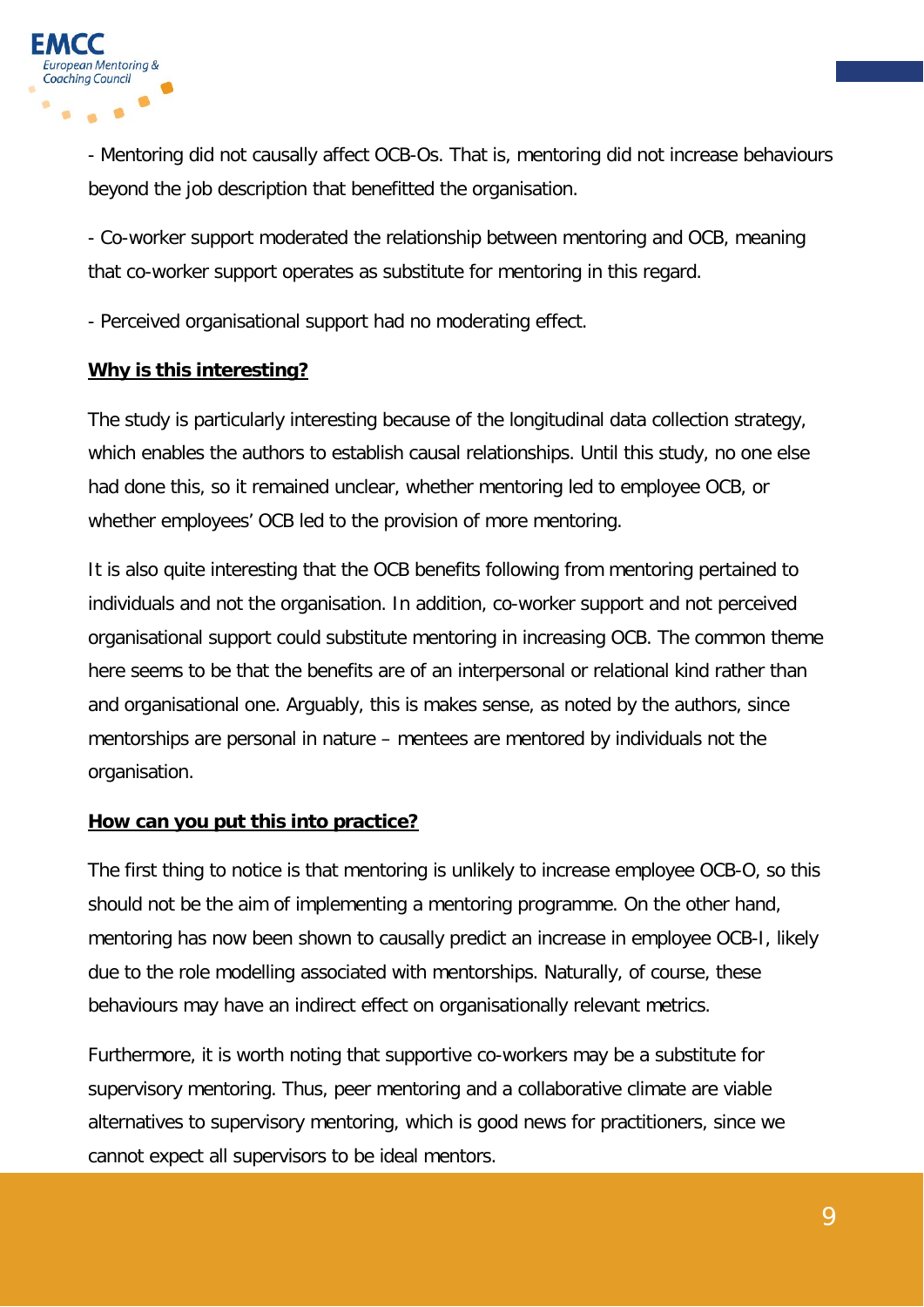

Finally, it is important for practitioners to know that OCB is not an innate trait; it can be learned through mentoring.

# **Drawbacks**

The sample, although large and varied, comprised companies from the health care industry exclusively, so it might be difficult to generalise to other industries. The authors also note that they are unable to specify which specific mentoring practices that account for the increase in OCB-I. That said, this is a very well conducted study.